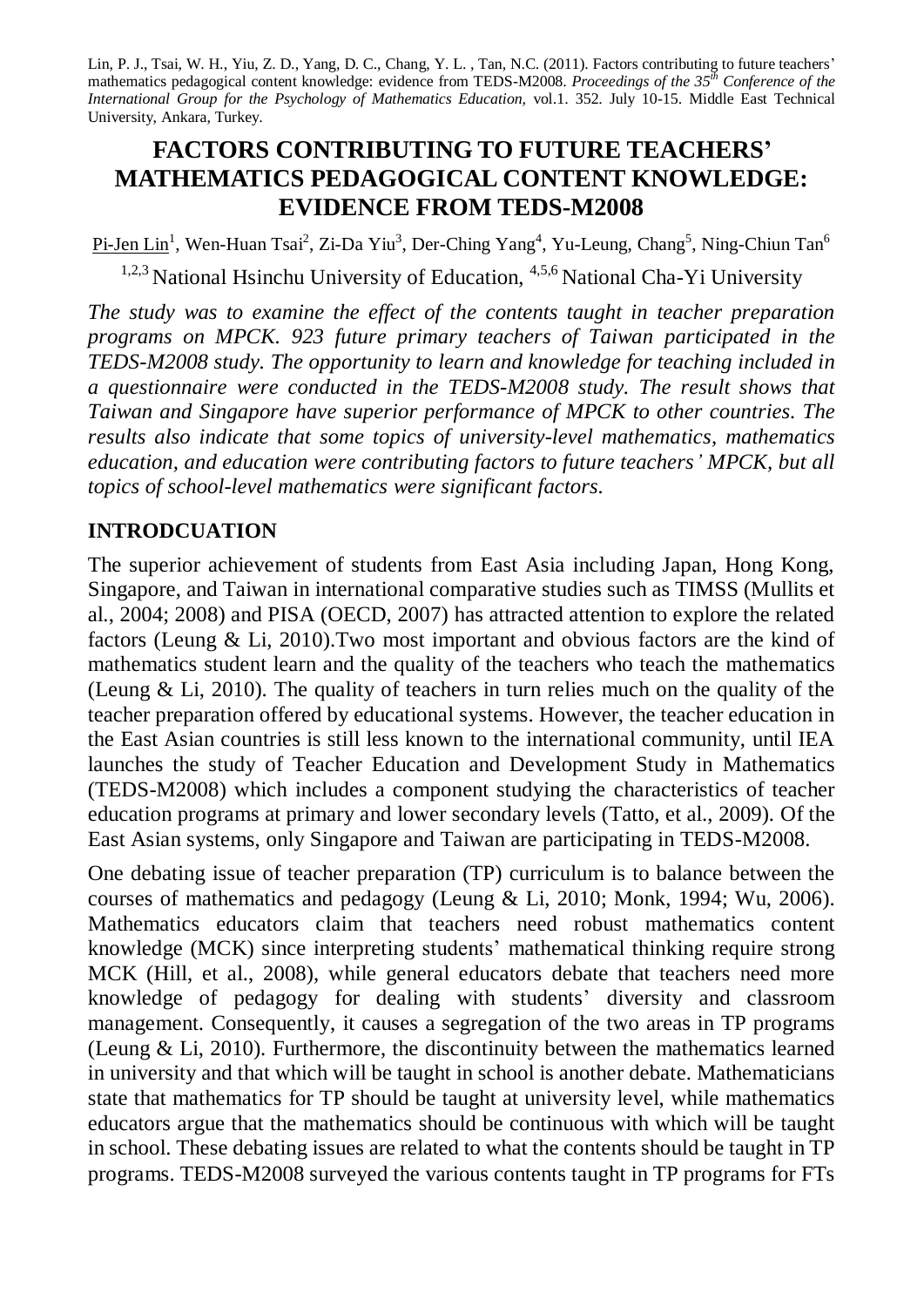at primary level as one of the opportunities to learn (OTL) to understand the similarity and the difference across countries.

# **CONCEPTUAL FRAMEWORK**

The high achievement of students in East Asia countries has been explained in terms of important differences in the quality of teachers (Leung, & Li, 2010). There are many factors which determine the quality of teachers, but without doubt, the preparation they undergo is a major factor that affects their instructional practices. However, the common criticism remains among mathematics educators on what knowledge is important for teachers to acquire and how much knowledge is efficient for equipping mathematics teaching in TP systems (Tatto, et al., 2009).

The distinct achievement of students in different countries has been explained with respect to important differences in the mathematics students learn (Leung, & Li, 2010; Tatto, et al., 2009). FTs are same as students as learners, so that we assume that the heterogeneous achievement of FTs in different countries might be caused from the contents studied in the TP programs in different teacher education systems. Monk (1994) suggests that the number of mathematics courses taken by a FT during TP has a positive relationship with students' achievement. Some studies define teachers' knowledge as the number of university-level mathematics course successfully completed (Eisenberg, 1977). Cooney & Wiegel, (2003) emphasize on the importance of school mathematics for teaching teachers mathematics. They suggest that FTs should explicitly study and reflect on school mathematics. FTs should not only understand school mathematics, but understand how students think about that mathematics. Therefore, the kind of contents and the number of courses that allow FTs to attain the knowledge they need to teach mathematics are the factors the mathematics educators concerned. However, no attempt is made to measure the relationship of the contents taught in the TP programs with FTs' knowledge. The current study will examine the effect of the contents taught in the TP programs on the FTs' matheatmics pedagogical content knowledge (MPCK). Here the MPCK includes planning and using the mathematics curriculum and interpreting students' mathematical thinking. For instance, analyzing students' mathematics solutions and predicting typical students' responses and misconceptions, (Tatto, et al., 2009).

# **METHOD**

The 923 FTs attended the practicum in TP institutes identified by the TEDS-M2008 consortium. 22.4% of the samples had mathematics and science background, while 77.6% of the FTs had social study background.

The OTL and mathematics for teaching included in a questionnaire were conducted in the TEDS-M2008 study (Tatto, et al., 2009). The items of university level mathematics, school level mathematics, mathematics education, and general education were included in OTL part. Mathematics for teaching contains two constructs: MCK and MPCK. MCK contains four content domains (number, geometry, algebra, and data)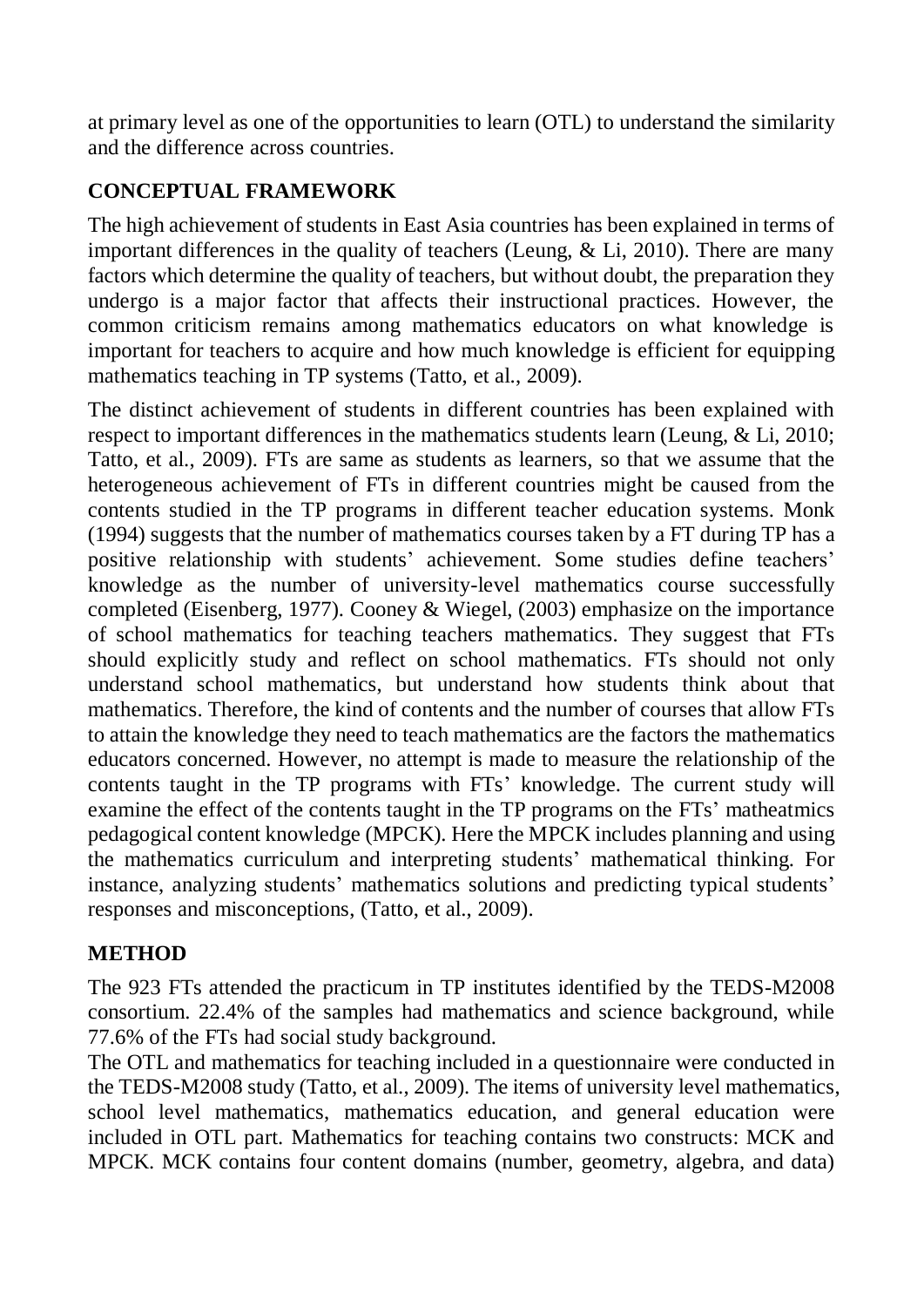and three cognitive domains (knowing, applying, and reasoning). MPCK includes two domains: knowledge of mathematical curricula and planning for mathematics teaching (MPCK1) and knowledge of enacting mathematics for teaching and learning (MPCK2). (Tatto, et al., 2009). Only the MPCK items are reported in the current analysis.

TEDS-M 2008 used a rotated block design for increasing the scope of the mathematics measurements without increasing administration time. 5 booklets were tested for the primary level. Each FT was conducted only with one booklet within 90 minutes. Three question formats were used for assessing mathematics for teaching: multiple choice (MC), complex multiple choice (CMC), and open constructed response (CR). CMC response items consist of one stem followed by a list of choices, each of which is scored correct or incorrect (Tatto, et al., 2009).

Participants' responses to the items of mathematics for teaching were coded based on the coding guide and scoring rubrics developed by the TEDS-M2008 consortium. The data of OTL at various levels mathematics were first examined by using descriptive statistics to provide an overall picture of how much of the opportunity the FTs were given. To examine the factors contributing to MPCK, either the ANOVA or the Welch was used to test the significance. Once the assumption of homogeneity of variance of population is true, the ANOVA was used to test and followed by Scheffe test for pairwise comparisons. If the homogeneity of variance of population is not true, then the Welch is used to test. In this case, the Games-Howell test was for post-hoc test.

## **RESULT**

Comparing to the international average score 500, the FTs from Singapore and Taiwan performed on the items of the MPCK were significantly superior to other countries, while there was no significant difference between Singapore with a score of 593 and Taiwan with a score of 592.

# **Contributing Factors to MPCK**

## **University –level mathematics**

According to the summary table of ANOVA displayed in Table 1,  $F_{2,3591}=1.23$  was not a significant value, The result indicates that the number of the topics in probability & statistics FTs of Taiwan studied in the TP instructions was not a crucial factor contributing to MPCK.

| Source  | SS           |      | MS      | F     |
|---------|--------------|------|---------|-------|
| Between | 11499.24     |      | 5749.62 | 1.23  |
| Within  | $1.680 E+07$ | 3591 | 4679.60 | $- -$ |
| Total   | $.682E+07$   | 3593 | $- -$   |       |

Table 1: ANOVA for the number of probability & statistics topics at university level contributing to MPCK

The data indicated in Table 2, the more topics in geometric, discrete structure & logic, and continuity & function the FTs studied in the TP intuitions, the higher scores of MPCK they performed. The result indicates that more topics of geometry, discrete structure & logic, and continuity & function at university level significantly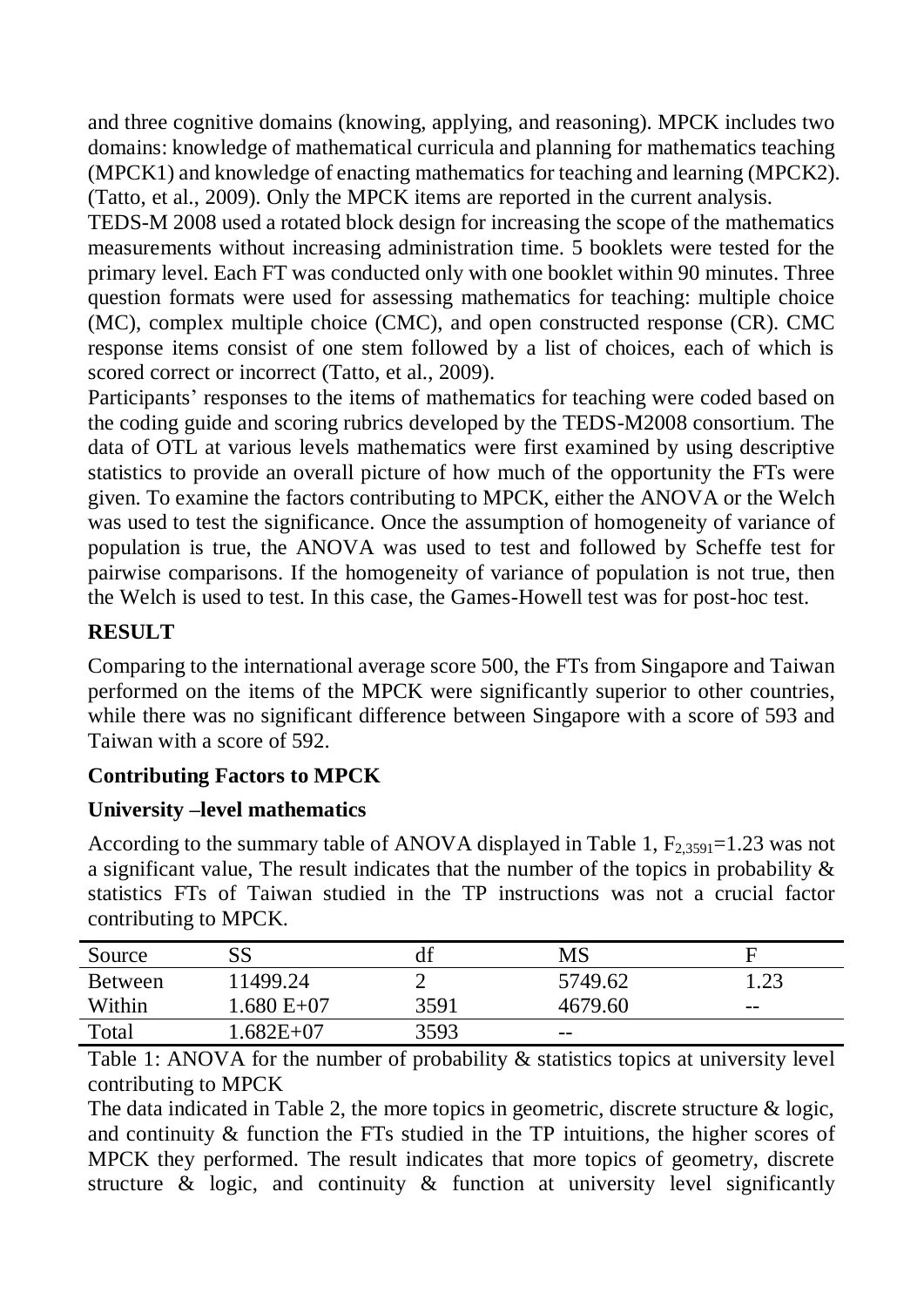contributed to MPCK.

| <b>Topics</b>                      | <b>Statistic</b> |         | Sig   |
|------------------------------------|------------------|---------|-------|
| Geometry                           | 13.09            | 1410.94 | ***   |
| Discrete structure $& Logic$ 11.88 |                  | 641.00  | $***$ |
| Continuity & Function              | 41.44            | 529.47  | $***$ |

 $p<.005$ 

Table 2: Welch for the number of geometry, discrete structure & logic, continuity & function topics at university level studied in the TP institutions contributing to MPCK In geometry, 34.7% of the FTs studying 2 topics was the most percentage, while 12.7% of the FTs did not learn university-level geometry. 11.5 % of the FTs studying 4 geometric topics had highest scores of MPCK, seen as Table 3. The number of FTs without studying the topics in the TP programs from high to low was 25.4% in continuity & function, 12.7 in geometry, and 3.9 in discrete structure &logic.

In discrete structure &logic area, 43.1% of the FTs studying 4 topics were the greatest n. In continuity & function area, 48.5% of the FTs studying 1 topic were the greatest percentage. According to Games-Howell post hoc test, the mean score of FTs who studied the most number of topics in each area was extremely significantly higher than that of those who studied less than 3 topics, P<.005, as displayed in Table 3.

| #<br>of        | Geometry |       |             | Discrete structure & logic |       |             | Continuity & Function |       |             |
|----------------|----------|-------|-------------|----------------------------|-------|-------------|-----------------------|-------|-------------|
| topics         | %N       | Mean  | Test        | % N                        | Mean  | Test        | % N                   | Mean  | <b>Test</b> |
| $\overline{0}$ | 12.7     | 589.0 | $4-0***$    | 3.9                        | 588.8 | $6-0***$    | 25.4                  | 574.8 | $5-0***$    |
|                | 17.0     | 579.1 | $4 - 1$ *** | 5.6                        | 566.9 | $6-1***$    | 48.5                  | 594.6 | $5-1***$    |
| 2              | 34.7     | 596.1 | $4 - 2$ *** | 11.7                       | 584.2 | $6 - 2$ *** | 13.0                  | 583.3 | $5 - 2$ *** |
| $\overline{3}$ | 15.7     | 591.4 | $4 - 3$ *** | 19.4                       | 587.2 | $6 - 3$ *** | 5.7                   | 626.5 | $4-0***$    |
| $\overline{4}$ | 11.5     | 605.8 | $3-1***$    | 43.1                       | 593.8 | $5 - 1$ *** | 4.7                   | 624.3 | $4 - 1$ *** |
|                |          |       | $2 - 1$ *** | 13.5                       | 605.9 | $4 - 1$ *** | 2.7                   | 629.3 | $3-0***$    |
| 6              |          | --    |             | 2.9                        | 625.6 | $3-1***$    |                       |       | $1 - 0$ *** |
| Total          | 100      | 592.3 |             | 100                        | 592.3 |             | 100                   | 592.3 |             |

Table 3: Games-Howell post hoc test for the means of topics at university level. **School –level mathematics**

Table 4 shows that the more topics of school-level mathematics the FTs studied, the higher scores of MPCK they performed. The result indicates that more mathematics topics at school level FTs studied significantly factors contributed to MPCK.

| Topics                         |                   | <b>Statistic</b> | df1 | df2     | Sig. |
|--------------------------------|-------------------|------------------|-----|---------|------|
| Geometry $\&$ number $\&$ 7.76 |                   |                  |     | 370.48  | ***  |
| measurement                    |                   |                  |     |         |      |
| Function $\&$                  | probability 21.14 |                  |     | 1484.82 | ***  |
| <b>&amp;Calculus</b>           |                   |                  |     |         |      |
| ***<br>$\sqrt{2}$ $\sqrt{2}$   |                   |                  |     |         |      |

 $p<.005$ 

Table 4: Welch for the number of mathematics at school level affecting MPCK The most popular of the school-level mathematics that 65.2% of the FTs studied was geometry, number, and measurement. These topics the FTs studied contributed to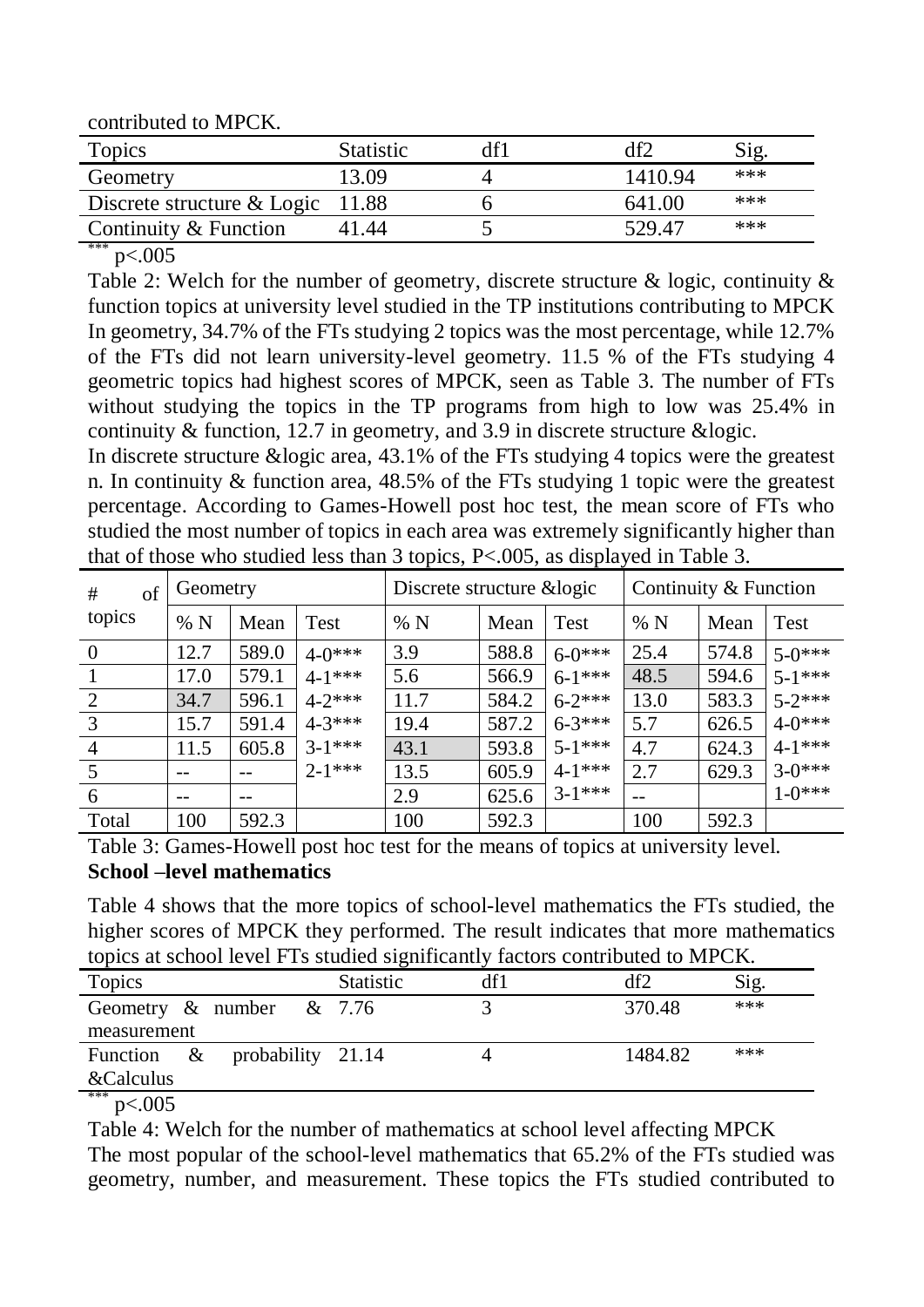higher scores of MPCK. The FTs who studied 3 topics extremely significantly performed better than those who studied less than 3 topics, p<.005. Likewise, function & probability were popular topics of school-level mathematics. The greatest percentage with 31.3% of the FTs studied 3 topics of function & probability, seen as Table 5.

| Number    | geometry & number & measurement   Function & probability & Calculus |       |             |      |       |             |
|-----------|---------------------------------------------------------------------|-------|-------------|------|-------|-------------|
| of topics | %N                                                                  | Mean  | <b>Test</b> | %N   | Mean  | <b>Test</b> |
|           | 3.3                                                                 | 579.9 | $3-0***$    | 14.0 | 580.8 | $4-0***$    |
|           | 4.8                                                                 | 577.6 | $3-1***$    | 21.8 | 590.2 | $4-1***$    |
|           | 26.8                                                                | 589.1 | $3 - 2$ *** | 31.3 | 584.1 | $4 - 2$ *** |
| 3         | 65.2                                                                | 595.3 | $2-1***$    | 20.3 | 600.7 | $4 - 3$ *** |
|           |                                                                     |       |             | 12.6 | 615.3 | $3-0***$    |

\*\*\*  $p<.005$ 

Table 5: Games-Howell post hoc test for the means of the topics at school level **Mathematics Education**

The topics of mathematics education consisted of foundation and instruction.

| Source         |              | df   | MS       | E          |
|----------------|--------------|------|----------|------------|
| <b>Between</b> | 287851.28    |      | 57570.26 | $12.50***$ |
| Within         | 1.653 E+07   | 3588 | 4606.49  | $- -$      |
| Total          | $.682E + 07$ | 3593 | $- -$    |            |
|                |              |      |          |            |

 $***$  p<.005

Table 6: ANOVA for the number of topics of MEd-Instruction contributing to MPCK The test of Welch Statistic=1.56, df1=3, df2=888.45, P=0.0198, is not significant. The result shows that more foundation topics of mathematics education that FTs studied did not contribute to the score of MPCK. However, the more courses related to mathematics education instruction that FTs studied highly contributed to the score of MPCK, F<sub>5,3588</sub>=12.50, P<.005, seen as Table 6.

Table 7 shows that the FTs studying mathematics education courses were more relating to the topics of instruction than the foundations. 72.7% of the FTs studied at most 1 topic of foundation, while 93.2% of the FTs studied at least 1 topic on instruction. Moreover, at least 80% of the FTs have been taken 3 topics of Math Ed-instruction, while only 5.7% of the FTs have been studied 3 topics of Math Ed-foundation. The result indicates that the TP programs of Taiwan offered the FTs with more opportunities to learn about the mathematics instruction (e.g., developing teaching plan, mathematics curriculum) than the foundation of mathematics education (e.g. history of mathematics, philosophy of mathematics education). The 2% of the FTs who have never been studied the topics of mathematics instruction had the lowest score of MPCK. Moreover, the score was significantly lower than others'.

| Number<br>Οt |  | Math Ed-foundation |       | Math Ed-instruction |       |              |  |
|--------------|--|--------------------|-------|---------------------|-------|--------------|--|
| topics       |  | %N                 | Mean  | %N                  | Mean  | Scheffe test |  |
|              |  | 34.3               | 589.0 | 2.0                 | 558.9 | $2-0***$     |  |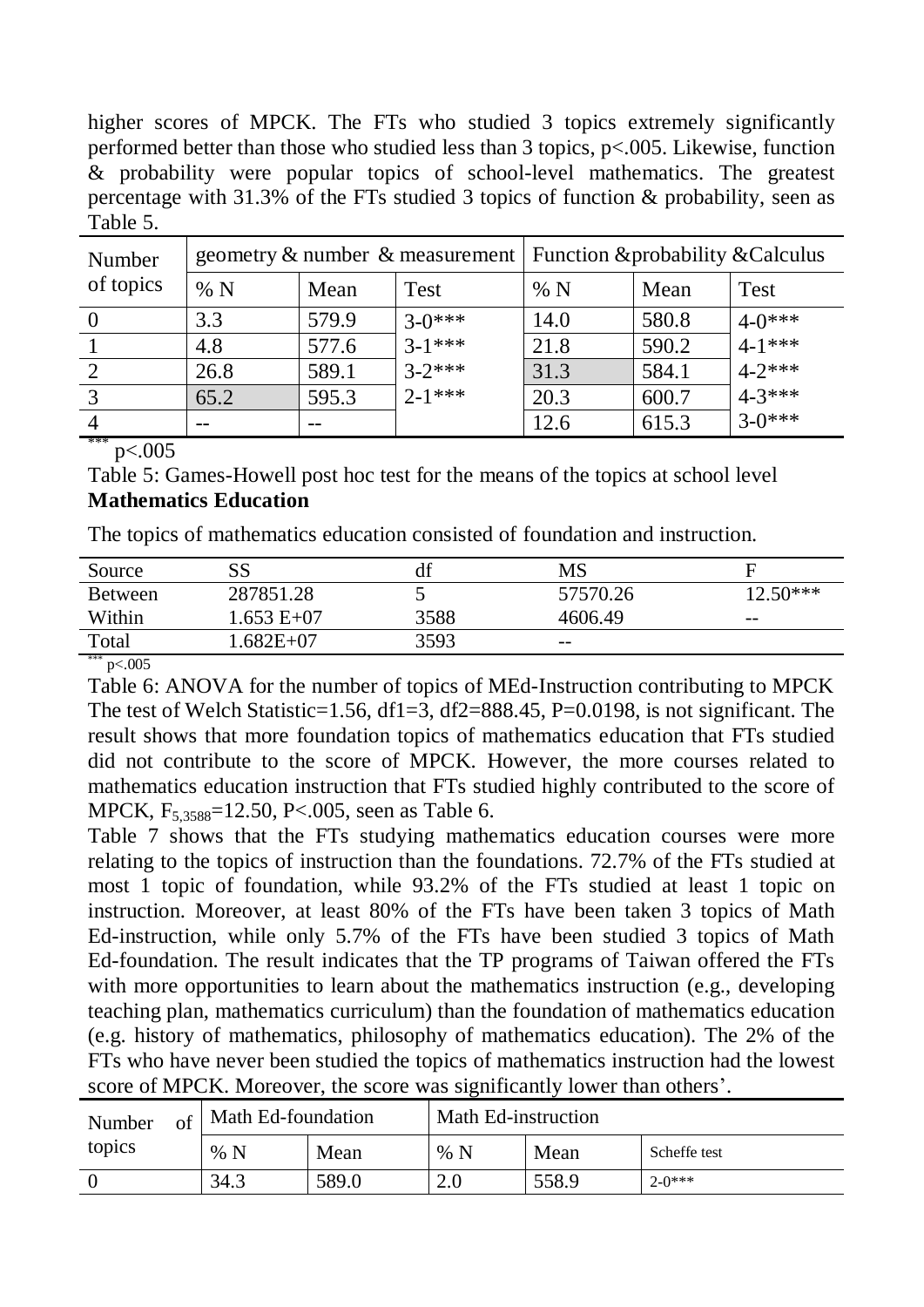| 38.4                  | 594.5 | 4.8  | 579.9 | $2-1***$                |
|-----------------------|-------|------|-------|-------------------------|
| 21.6                  | 592.9 | 10.0 | 602.1 | $3-0***$<br>$4 - 0$ *** |
| $\overline{ }$<br>ن ب | 594.2 | 17.5 | 588.5 | $5-0***$                |
| $- -$                 | $- -$ | 34.6 | 594.7 |                         |
| $- -$                 | $- -$ | 28.0 | 596.0 |                         |

\*\*\* p<.005

Table 7: Scheffe test for the means of the topics of Math Ed-instruction

#### **Education**

The topics of general education contained social science and application.

| Source         | SS          | df   | MS      |        |
|----------------|-------------|------|---------|--------|
| <b>Between</b> | 15407.94    |      | 5135.98 | 1.10   |
| Within         | $.680 E+07$ | 3583 | 4688.88 | $-\,-$ |
| Total          | $.682E+07$  | 3586 | $- -$   |        |

Table 8: ANOVA for the number of topics of social science contributing to MPCK The topics of social science are sociology, philosophy, and history of education, and the topics of application include educational psychology, methods of educational research, knowledge of teaching, and assessment. The result displayed in Table 8 shows that the number of topics of social science in education FTs studied did not contribute to the score of MPCK,  $F_3$ <sub>3583</sub>=1.10.

In terms of the topics of application in education, the standard deviation of one of the six groups is 0, so that it is not necessary to have robust test for equality of means, so that pairwise comparison was made directly. The data indicated in Table 9 shows that the FTs had more opportunities to learn the topics related to educational application than the topics related to social science in education. More than 90% of the FTs studied at least 3 topics of educational application, while 33% of the FTs studied 3 topics of social science in education.

| of<br>Number<br>topics | Ed-social science |      | Ed-application |      |       |                        |
|------------------------|-------------------|------|----------------|------|-------|------------------------|
|                        |                   | %N   | Mean           | %N   | Mean  | Games-Howell test      |
| $\bf{0}$               |                   | 13.9 | 595.6          | 0.1  | 585.8 |                        |
|                        |                   | 27.5 | 592.0          | 1.5  | 596.8 | $1-0***$<br>$2-0***$   |
| 2                      |                   | 25.6 | 594.0          | 8.3  | 597.1 | $4-0***$               |
| $\overline{3}$         |                   | 33.0 | 589.8          | 23.4 | 584.7 | $5 - 0$ ***            |
| $\overline{4}$         |                   | --   |                | 31.2 | 591.0 | $5 - 3***$<br>$3-2***$ |
|                        |                   | --   | --             | 35.5 | 597.1 |                        |

#### \*\*\*  $n < .005$

Table 9: Post-hoc test for the number of topics of MEd-instruction affecting MPCK

#### **CONCLUSIONS AND IMPLICATIONS**

Like other international comparative studies TIMSS and PISA, the FTs from Taiwan and Singapore in East Asia education systems again had superior achievement to counterparts in TEDS-M2008 study. The superior performance of MPCK was resulted from some of the contents taught in the TP programs that allow the FTs to attain the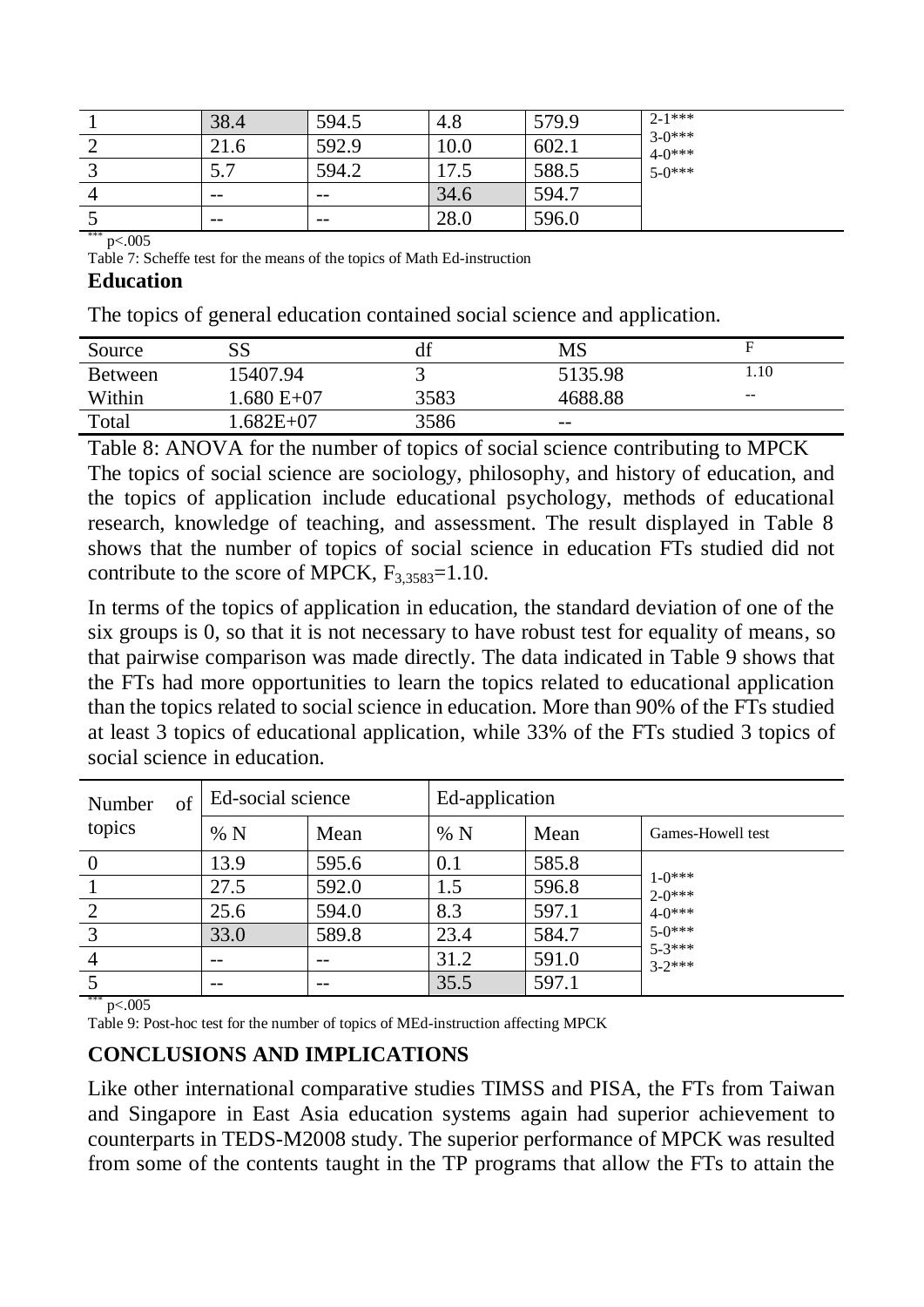knowledge they need to teach mathematics. The contents included the topics at university level including geometry, discrete structure & logic, continuity & function, the topics at school level including number, geometry, measurement, probability, and statistics, the topics of instruction in mathematics education, and the topics of application in education. However, the topics of probability at university level, the topics of foundation in mathematics education, and the topics of social science in education were not significant factors affecting FTs' MPCK.

The results implicate to Taiwan policy-makers reflect on the curricular framework of teacher preparation programs. After entering 40-credit courses required in a TP program, each FT merely requires to take a 2-credit school-level mathematics course and a 2-credict mathematics method course. Other 36 credits are related to the courses in general education (Lin, 2010). However, the results of the study show that the philosophy and sociology, and the history of education studied in the TP programs did not enhance FTs' knowledge for teaching mathematics.

The results also implicate to the TP programs of Taiwan that the attempt to equip FTs' with efficient knowledge for mathematics teaching, requiring FTs take more credits in school mathematics and mathematics education, but reducing the credits in educations could be an intelligent policy. The result of the study supports the importance of school mathematics addressed by Cooney & Wiegel (2003). It could have more factors from TEDS-M2008 study, such as FTs' classroom participation contributing to their MPCK or MCK, providing further suggestions to teacher preparation programs of Taiwan. It needs further exploration in further study.

### **References**

- Cooney, T. & Wiegel, H. (2003). Examining the mathematics in mathematics teacher education. In A. Bishop, M. A. Clements, C. Keitel, J. Kilartick, F. Leung, (Eds.), *Second international handbook of mathematics education- Part two*. The Netherlands: Kluwer.
- Eisenberg, T. A. (1977). Begle revisited: Techer knowledge and student achievement in algebra. *Journal for Research in Mathematics Education, 8*, 216-222.

Hill, H. C., Ball, D. L., Schilling, S. G. (2008). Unpacking pedagogical content knowledge conceptualizing and measuring teachers' topic-specific knowledge of students. *Journal for Research in Mathematics Education, 39*(4), 372-400.

- Leung, F., & Li, Y. (2010). Sharing and understanding mathematics education policies and practices in East Asia. In F. Leung, & Y. Li, (Eds.), *Reforms and Issues in school mathematics in East Asia: Sharing and understanding mathematics education policies and practices(pp.1-8)*. Rotterdam, The Netherlands: Sense.
- Lin, P., & Li, Y. (2010). Mathematical preparation of primary teachers in Taiwan. In F. Leung, & Y. Li, (Eds.), *Reforms and Issues in school mathematics in East Asia: Sharing and understanding mathematics education policies and practices (pp.215-232)*. Rotterdam, The Netherlands: Sense.
- Monk, D. (1994). Subject area preparation of secondary mathematics and science teachers and student achievement. *Economics and Education Review, 13*, 125-145.